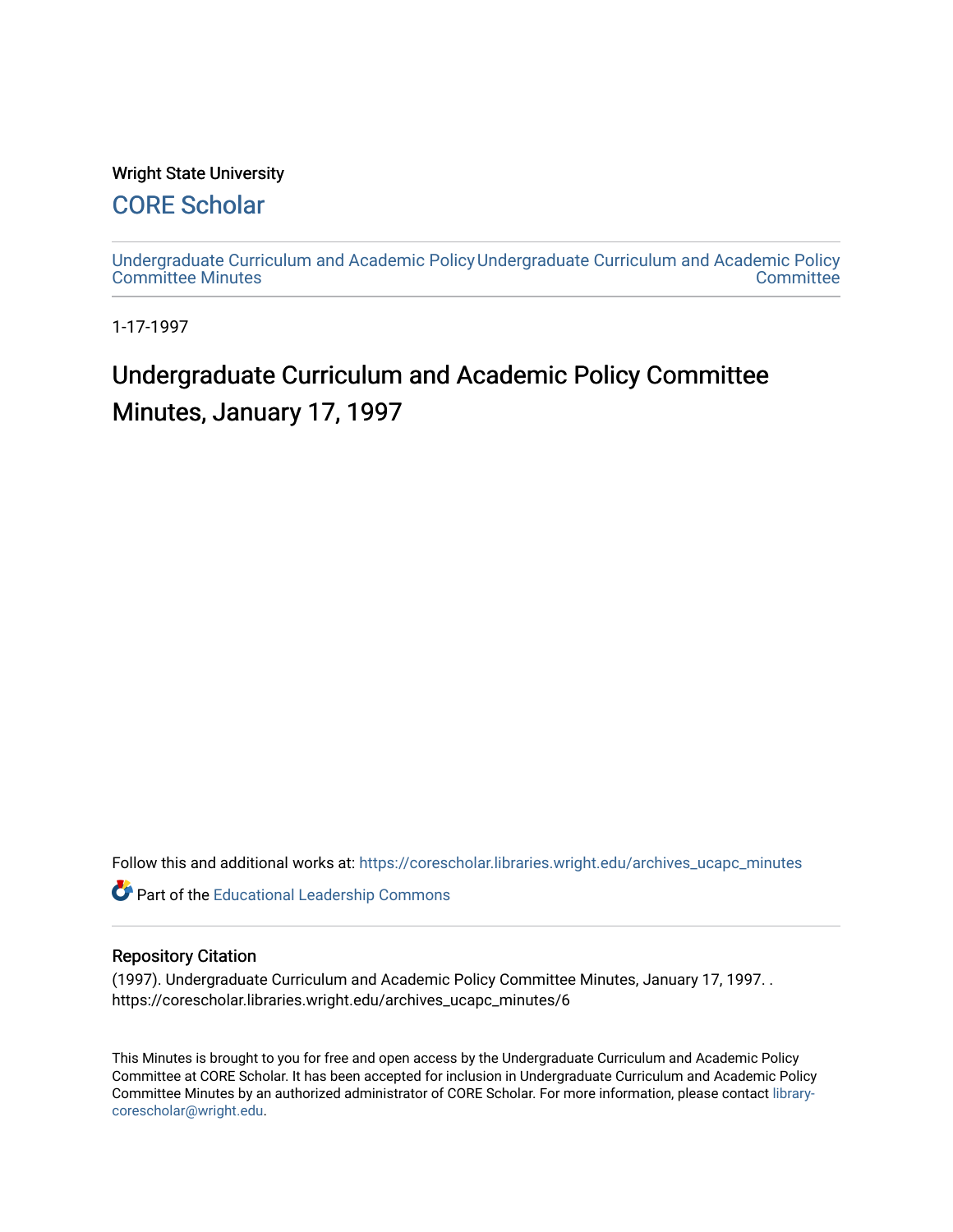# **Undergraduate Curriculum and Academic Policy Committee**

## **Minutes of January 17, 1997 Meeting**

Present: Present: Donna Cole, Harry Davis, Jeanne Fraker, Carol Holdcraft, Joe Law, Jan Maxwell, Martha Sammons, Tom Sav, Joe Slater

Approved Minutes of December 20, 1996 Meeting of the UUCAPC.

Reviewed and approved resubmitted Course Modification and Inventory Requests (16): SM 145, CEG 330, BIO 266, BIO 267, BIO 366, BIO 367, EH 401, ACC 203, ACC 300, ACC 328, MGT 474, MKT 301, MKT 303, MKT 492, and MIS 400.

Approved COM 325 (previously tabled pending a review by the CONH -- a favorable review was received and considered by the committee).

Returned: MGT 300 (a resubmission that still lacked the committee's request to COBA to obtain a review by the COLA and its Department of Philosophy).

Tim Wood, Department of Biology, made a presentation to the committee regarding changes in BIO 105 and explained the specifics regarding the purpose of the BIO 105 course modification request (denied by UUCAPC in the Spring 1996 and again in the Fall 1996). Given new information brought to the committee's attention, the committee suggested the submission of modified proposals for the BIO sequence (now de-coupled in the GE Program).

Reviewed Dr. Oscar Garcia's, NCR Distinguished Professor and CS&E Department Chair, objection to the MIS 430 course proposal. In addition, it was explained that the COBA mailing of the MIS 430 proposal did not get to the appropriate college curriculum committee and/or Dr. Garcia's attention for a timely review prior to the previous UUCAPC review. Based on the facts provided, the committee withdrew its approval of MIS 430 and encourages the College of Business to take the initiative in working matters out with the Dr. Garcia and the CS&E Department.

Reviewed and approved (subject to a review and approval by GEOAC) the COLA and Department of Music request to allow music majors to substitute MUS 121 (instead of both MUS 121 and MUS 122) for the GE MUS 214.

Reviewed and approved with slight modifications the New University Admission Policy proposal submitted by Dr. Lillie Howard, Associate Provost. The committee also decided to request that the proposal be submitted in a different format (including a comparison to the existing policy) for review by Academic Council.